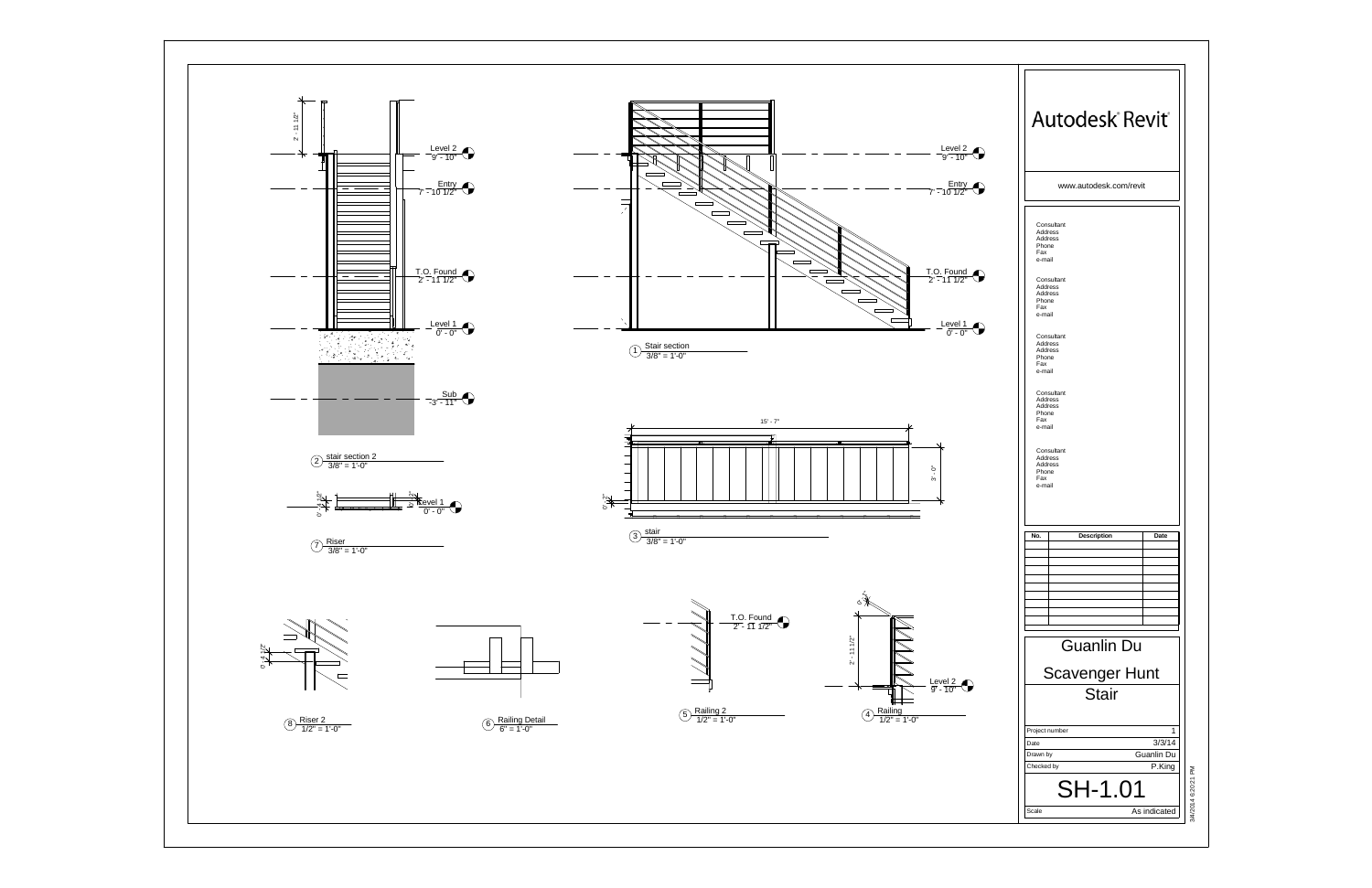

|                | Autodesk Reviť                                                                                                                                                                                                                                                                                                     |                     |  |  |
|----------------|--------------------------------------------------------------------------------------------------------------------------------------------------------------------------------------------------------------------------------------------------------------------------------------------------------------------|---------------------|--|--|
| ŗ              | www.autodesk.com/revit                                                                                                                                                                                                                                                                                             |                     |  |  |
| $\overline{1}$ | Consultant<br>Address<br>Address<br>Phone<br>Fax<br>e-mail<br>Consultant<br>Address<br>Address<br>Phone<br>Fax<br>e-mail<br>Consultant<br>Address<br>Address<br>Phone<br>Fax<br>e-mail<br>Consultant<br>Address<br>Address<br>Phone<br>Fax<br>e-mail<br>Consultant<br>Address<br>Address<br>Phone<br>Fax<br>e-mail |                     |  |  |
|                | No.<br>Description<br>Date                                                                                                                                                                                                                                                                                         |                     |  |  |
|                | <b>Guanlin Du</b>                                                                                                                                                                                                                                                                                                  |                     |  |  |
|                | Scavenger Hunt<br>Wall                                                                                                                                                                                                                                                                                             |                     |  |  |
|                | Project number<br>1<br>3/3/14<br>Date<br>Guanlin Du<br>Drawn by<br>Checked by<br>P.King<br>SH-1.02<br>As indicated<br>Scale                                                                                                                                                                                        | 3/4/2014 6:20:24 PM |  |  |
|                |                                                                                                                                                                                                                                                                                                                    |                     |  |  |